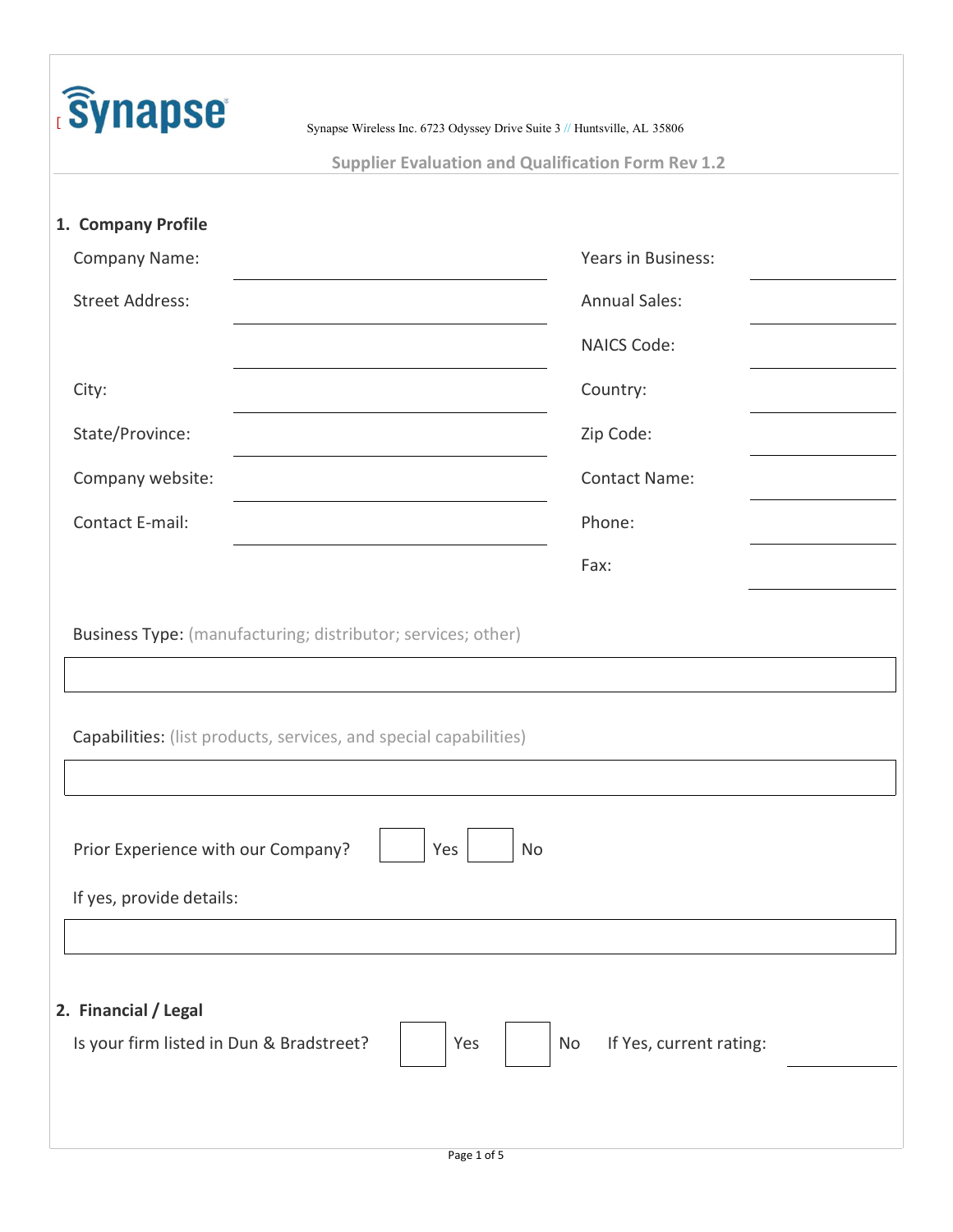

Supplier Evaluation and Qualification Form

| Within the last 5 years, has your firm been in any of the following circumstances (check all that apply)                                                 |  |     |           |     |
|----------------------------------------------------------------------------------------------------------------------------------------------------------|--|-----|-----------|-----|
|                                                                                                                                                          |  | Yes | <b>No</b> | N/A |
| 1. Been a debtor in a bankruptcy case                                                                                                                    |  |     |           |     |
| 2. Filed for bankruptcy under any of the bankruptcy codes                                                                                                |  |     |           |     |
| 3. Had a business license or certification suspended                                                                                                     |  |     |           |     |
| 4. Been suspended, debarred, disqualified, or otherwise prevented from bidding<br>on, or completing any government agency or public works project        |  |     |           |     |
| 5. Had a client process a court filing or submit for arbitration a claim against your<br>firm concerning your work on a project                          |  |     |           |     |
| 6. Been terminated for cause by a client concerning work on a project                                                                                    |  |     |           |     |
| 7. Had an insurance carrier, for any form of insurance, cancel or deny any form of<br>insurance or refuse to renew an insurance policy<br>for your firm. |  |     |           |     |
|                                                                                                                                                          |  |     |           |     |
| If yes to any of the above, please provide details:                                                                                                      |  |     |           |     |
|                                                                                                                                                          |  |     |           |     |
| <b>Payment Terms &amp; Banking Information</b>                                                                                                           |  |     |           |     |
| Payment Terms *** Default is Net 30 unless requested and approved by Controller.                                                                         |  |     |           |     |
|                                                                                                                                                          |  |     |           |     |
| Payment Method default is Check (if ACH or Wire, Vendor will need to provide information, below):                                                        |  |     |           |     |
|                                                                                                                                                          |  |     |           |     |
| Account Type: Checking_______or Savings ______                                                                                                           |  |     |           |     |
|                                                                                                                                                          |  |     |           |     |
|                                                                                                                                                          |  |     |           |     |
|                                                                                                                                                          |  |     |           |     |
|                                                                                                                                                          |  |     |           |     |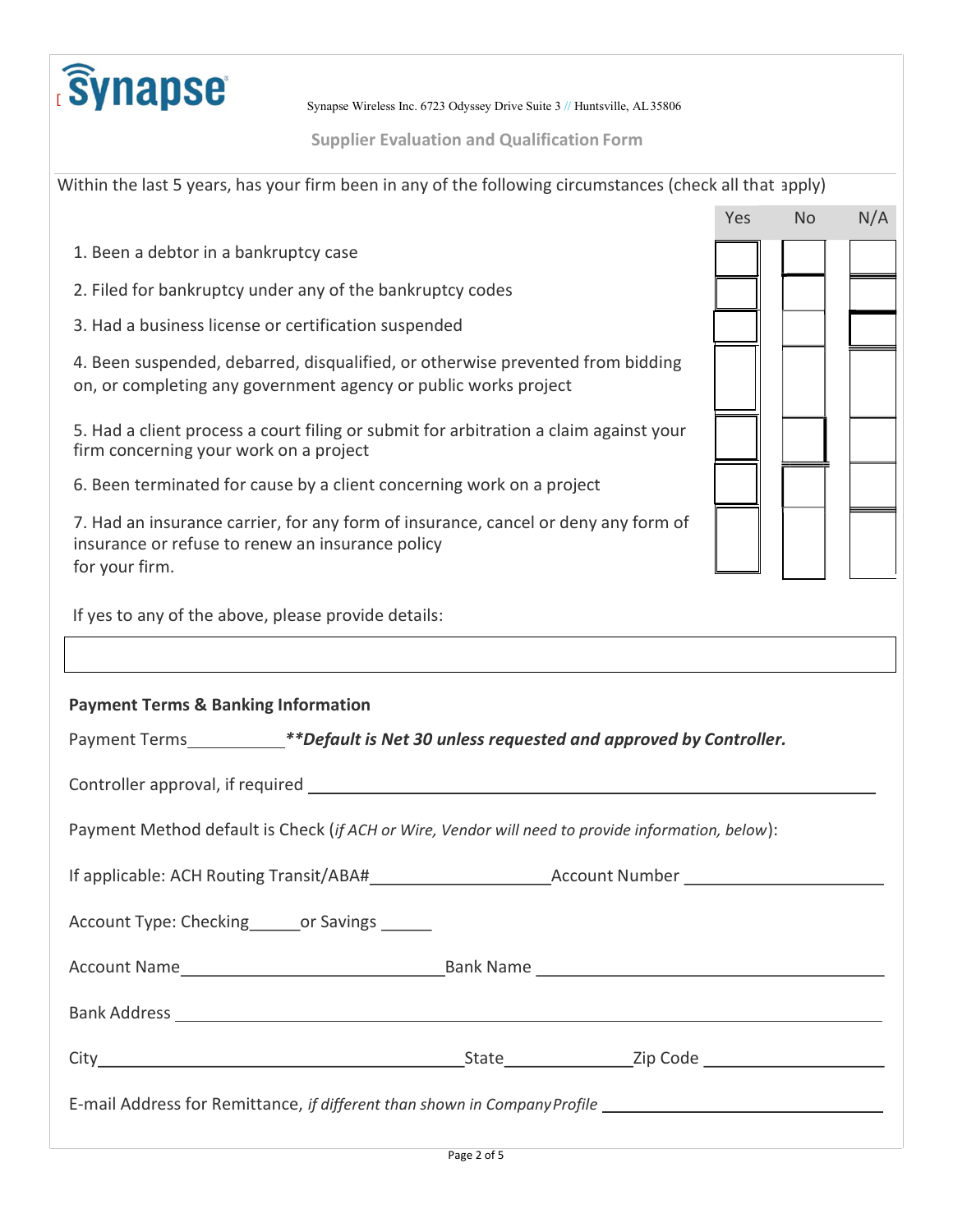

Supplier Evaluation and Qualification Form

## 3. Health and Safety

- 1. Does your company have a written Health and Safety Program?
- 2. Is your firm in compliance with OSHA record keeping policies?

3. Within the last 5 years, has your firm been in any of the following circumstances:

- a. Had either a state or the federal Occupational Safety and Health Administration cite serious violations and assess penalties against you?
- b. Had either a state or the federal Environmental Protection Agency (EPA) issue a Notice of Violation (NoV) and/or assess penalties against your firm?
- c. Had a period when your firm had employees without workers' compensation insurance or state approved self-insurance?
- d. 7. Experienced a work-related fatality or an accident that resulted in the hospitalization of employees?

If yes to any of the above, please provide details:

## 4. Quality System Information

- 1. Is your quality system certified to a particular standard?  $\blacksquare$  Yes  $\blacksquare$  No
- 2. If Yes, to what standard:
- 3. Is your calibration system in accordance with a particular standard?  $\parallel$   $\parallel$  Yes  $\parallel$  No  $\parallel$  N/A
- 4. Which of the following do you have written instructions/procedures?
	- a. QA Procedures No. 2006 No. 2012 12:30 No. 2014 No. 2014 No. 2014 No. 2014 No. 2014 No. 2014 No. 2014 No. 20
	- b. Mfg Workmanship Standards No No Nicolas And No No Nicolas And No Nicolas And No Nicolas And Nicolas And Nicolas And Nicolas And Nicolas And Nicolas And Nicolas And Nicolas And Nicolas And Nicolas And Nicolas And Nicolas
	- c. Inspection Standards N/A
	- d. Engineering Drawings of Parts Yes No N/A
	- e. Corrective/Preventive Action Yes No N/A

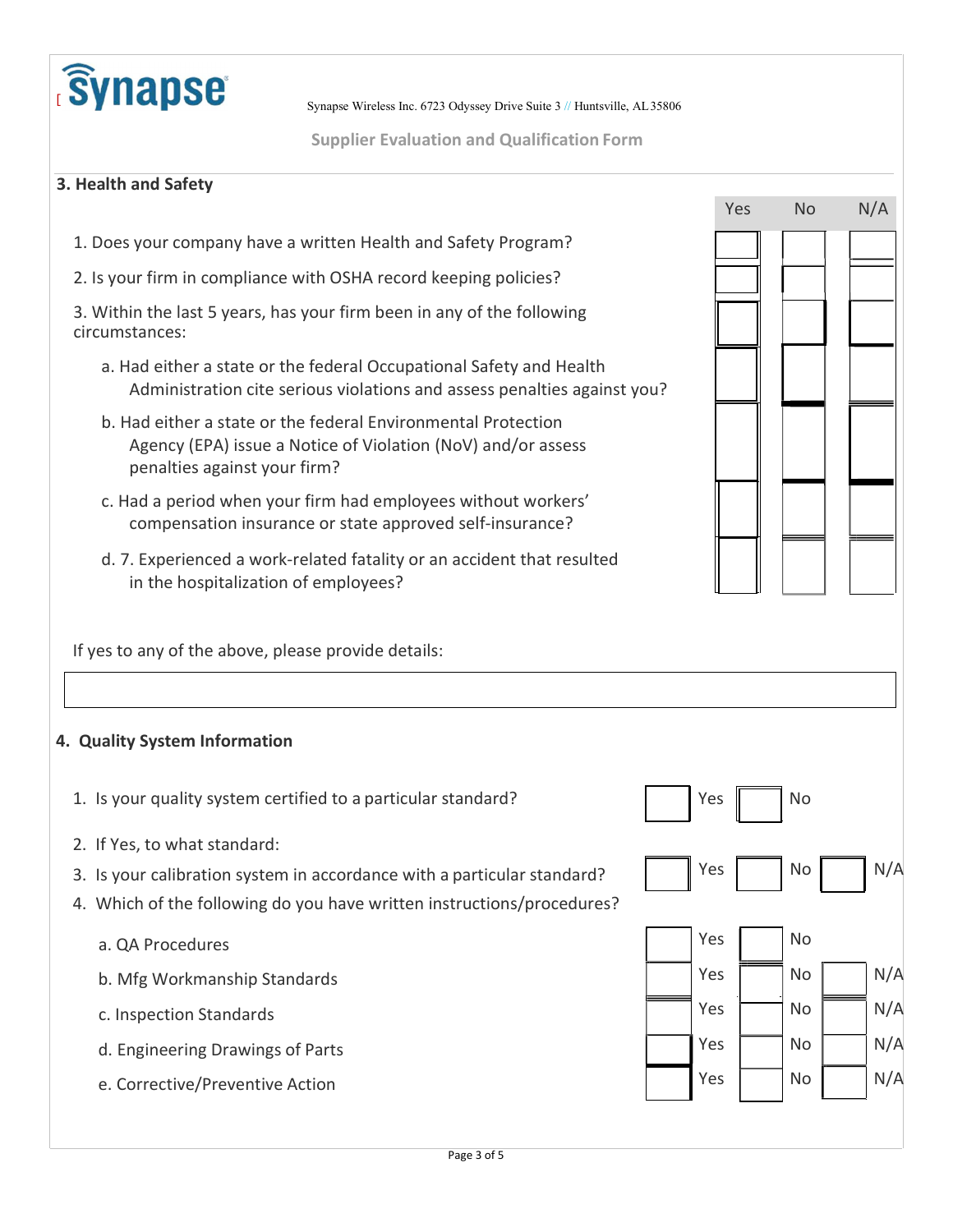| <b>Synapse</b>                   |                                                                                                                                                                                                                               |  |  |  |  |  |
|----------------------------------|-------------------------------------------------------------------------------------------------------------------------------------------------------------------------------------------------------------------------------|--|--|--|--|--|
|                                  | Synapse Wireless Inc. 6723 Odyssey Drive Suite 3 // Huntsville, AL35806                                                                                                                                                       |  |  |  |  |  |
|                                  | <b>Supplier Evaluation and Qualification Form</b>                                                                                                                                                                             |  |  |  |  |  |
| 5. Authorization                 |                                                                                                                                                                                                                               |  |  |  |  |  |
|                                  |                                                                                                                                                                                                                               |  |  |  |  |  |
|                                  | This document will be used as part of a supplier qualification and rating process. By submitting this form,<br>signer represents the information provided is complete and accurate as of the date of this submission.         |  |  |  |  |  |
| Name:                            | Date:                                                                                                                                                                                                                         |  |  |  |  |  |
| Title:                           |                                                                                                                                                                                                                               |  |  |  |  |  |
|                                  |                                                                                                                                                                                                                               |  |  |  |  |  |
| <b>Internal Synapse Wireless</b> |                                                                                                                                                                                                                               |  |  |  |  |  |
|                                  | 6. Build to Print Supplier or COTS:                                                                                                                                                                                           |  |  |  |  |  |
|                                  |                                                                                                                                                                                                                               |  |  |  |  |  |
| 7. Is an onsite audit required:  | Yes<br><b>No</b>                                                                                                                                                                                                              |  |  |  |  |  |
|                                  |                                                                                                                                                                                                                               |  |  |  |  |  |
| Comments                         |                                                                                                                                                                                                                               |  |  |  |  |  |
|                                  |                                                                                                                                                                                                                               |  |  |  |  |  |
|                                  |                                                                                                                                                                                                                               |  |  |  |  |  |
|                                  | To complete the process - Responsible Parties are to sign and date this form                                                                                                                                                  |  |  |  |  |  |
|                                  |                                                                                                                                                                                                                               |  |  |  |  |  |
|                                  | Date and the same of the same of the same of the same of the same of the same of the same of the same of the same of the same of the same of the same of the same of the same of the same of the same of the same of the same |  |  |  |  |  |
|                                  |                                                                                                                                                                                                                               |  |  |  |  |  |
| <b>Quality Rep</b>               | Date                                                                                                                                                                                                                          |  |  |  |  |  |
|                                  |                                                                                                                                                                                                                               |  |  |  |  |  |
| Finance Rep                      | Date                                                                                                                                                                                                                          |  |  |  |  |  |
|                                  |                                                                                                                                                                                                                               |  |  |  |  |  |
|                                  |                                                                                                                                                                                                                               |  |  |  |  |  |
|                                  |                                                                                                                                                                                                                               |  |  |  |  |  |
|                                  |                                                                                                                                                                                                                               |  |  |  |  |  |
|                                  |                                                                                                                                                                                                                               |  |  |  |  |  |
|                                  | Page 4 of 5                                                                                                                                                                                                                   |  |  |  |  |  |